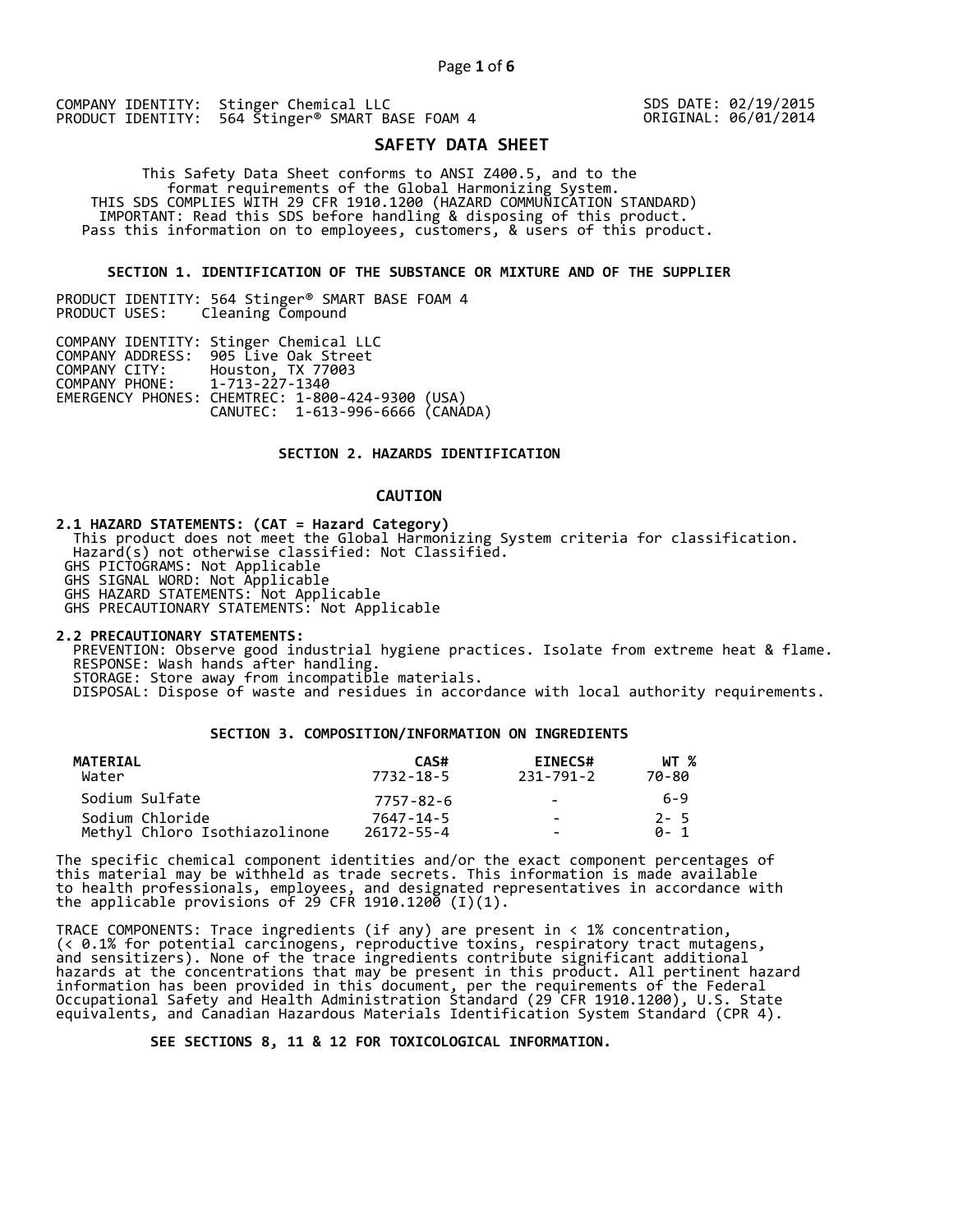SDS DATE: 02/19/2015 ORIGINAL: 06/01/2014

#### **SECTION 4. FIRST AID MEASURES**

4.1 MOST IMPORTANT SYMPTOMS/EFFECTS, ACUTE & CHRONIC: See Section 11 for Symptoms/Effects (acute & chronic).

- 4.2 EYE CONTACT: For eyes, flush with plenty of water for 15 minutes & get medical attention.
- 4.3 SKIN CONTACT: In case of contact with skin immediately remove contaminated clothing. Wash with soap & water.

4.4 INHALATION:

 After high vapor exposure, remove to fresh air. If breathing is difficult, give oxygen. If breathing has stopped, trained personnel should immediately begin artificial respiration. If the heart has stopped, trained personnel should immediately begin cardiopulmonary resuscitation (CPR).

4.5 SWALLOWING: Rinse mouth. GET MEDICAL ATTENTION IMMEDIATELY. Do NOT give liquids to an unconscious or convulsing person.

#### **SECTION 5. FIRE FIGHTING MEASURES**

- 5.1 FIRE & EXPLOSION PREVENTIVE MEASURES: NO open flames.
- 5.2 SUITABLE (& UNSUITABLE) EXTINGUISHING MEDIA: Use dry powder.
- 5.3 SPECIAL PROTECTIVE EQUIPMENT & PRECAUTIONS FOR FIRE FIGHTERS: Water spray may be ineffective on fire but can protect fire-fighters & cool closed containers. Use fog nozzles if water is used. Do not enter confined fire-space without full bunker gear. (Helmet with face shield, bunker coats, gloves & rubber boots).

5.4 SPECIFIC HAZARDS OF CHEMICAL & HAZARDOUS COMBUSTION PRODUCTS: SLIGHTLY COMBUSTIBLE! Isolate from oxidizers, heat, & open flame. Closed containers may explode if exposed to extreme heat. Applying to hot surfaces requires special precautions. Continue all label precautions!

# **SECTION 6. ACCIDENTAL RELEASE MEASURES**

- 6.1 PERSONAL PRECAUTIONS, PROTECTIVE EQUIPMENT & EMERGENCY PROCEDURES: Keep unprotected personnel away. Wear appropriate personal protective equipment given in Section 8.
- 6.2 ENVIRONMENTAL PRECAUTIONS: Keep from entering storm sewers and ditches which lead to waterways.
- 6.3 METHODS & MATERIAL FOR CONTAINMENT & CLEAN-UP: Stop spill at source. Dike and contain. Collect leaking & spilled liquid in sealable containers as far as possible.

# **SECTION 7. HANDLING AND STORAGE**

7.1 PRECAUTIONS FOR SAFE HANDLING: Isolate from oxidizers, heat, & open flame. Avoid prolonged or repeated contact. Consult Safety Equipment Supplier. Avoid free fall of liquid. Ground containers when transferring. Do not flame cut, braze, or weld. Continue all label precautions!

7.2 CONDITIONS FOR SAFE STORAGE, INCLUDING ANY INCOMPATIBILITIES: Isolate from strong oxidants. Do not store above 49 C/120 F. Keep container tightly closed & upright when not in use to prevent leakage.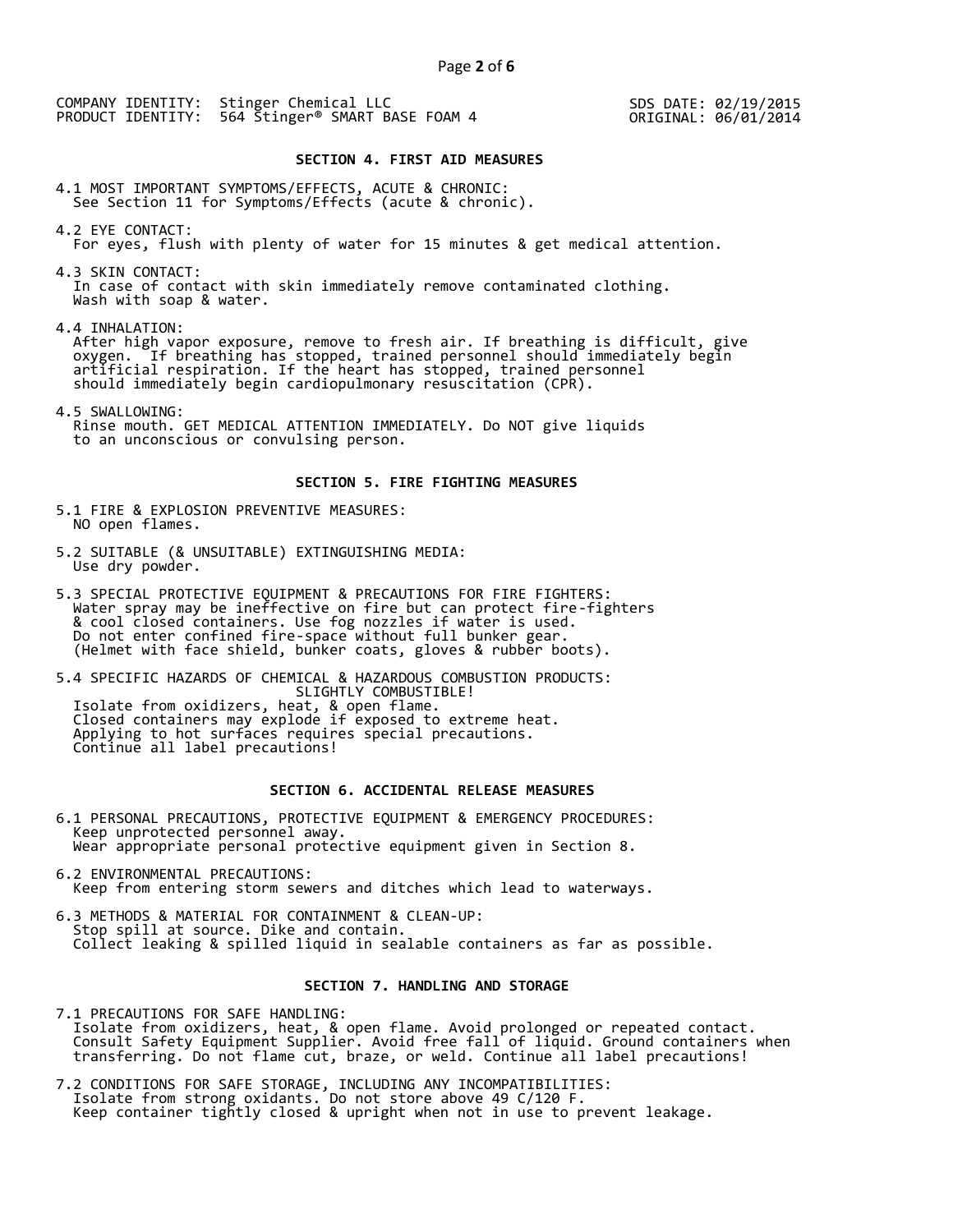SDS DATE: 02/19/2015 ORIGINAL: 06/01/2014

#### **SECTION 8. EXPOSURE CONTROLS/PERSONAL PROTECTION**

# **8.1 EXPOSURE LIMITS:**

| <b>MATERIAL</b>               | CAS#       |                          | EINECS# TWA (OSHA)   | <b>TLV (ACGIH)</b> |
|-------------------------------|------------|--------------------------|----------------------|--------------------|
| Water                         | 7732-18-5  |                          | 231-791-2 None Known | None Known         |
| Sodium Sulfate                | 7757-82-6  | <b>Contract Contract</b> | None Known           | None Known         |
| Sodium Chloride               | 7647-14-5  | $\Delta \sim 10^{-10}$   | None Known           | None Known         |
| Methyl Chloro Isothiazolinone | 26172-55-4 | $\sim$ 10 $\sim$         | None Known           | None Known         |

This product contains no EPA Hazardous Air Pollutants (HAP) in amounts  $> 0.1\%$ .

#### **8.2 APPROPRIATE ENGINEERING CONTROLS:**

RESPIRATORY EXPOSURE CONTROLS

 A respiratory protection program that meets OSHA 29 CFR 1910.134 and ANSI Z86.2 requirements or European Standard EN 149 must be followed whenever workplace conditions warrant a respirator's use.

VENTILATION<br>LOCAL EXHAUST: LOCAL EXHAUST: Necessary MECHANICAL (GENERAL): Acceptable SPECIAL: None OTHER: None Please refer to ACGIH document, "Industrial Ventilation, A Manual of Recommended Practices", most recent edition, for details.

#### **8.3 INDIVIDUAL PROTECTION MEASURES, SUCH AS PERSONAL PROTECTIVE EQUIPMENT:**  PERSONAL PROTECTIONS:

 Wear OSHA Standard goggles or face shield. Consult Safety Equipment Supplier. Wear goggles, face shield, gloves, apron & footwear impervious to material. Wash clothing before reuse.

WORK & HYGIENIC PRACTICES:

 Provide readily accessible eye wash stations & safety showers. Wash at end of each workshift & before eating, smoking or using the toilet. Promptly remove clothing that becomes contaminated. Destroy contaminated leather articles. Launder or discard contaminated clothing.

# **SECTION 9. PHYSICAL & CHEMICAL PROPERTIES**

| APPEARANCE:                                                                                                                                      | Liquid, Amber                                  |  |  |
|--------------------------------------------------------------------------------------------------------------------------------------------------|------------------------------------------------|--|--|
| ODOR:                                                                                                                                            | None                                           |  |  |
| ODOR THRESHOLD:                                                                                                                                  | Not Available                                  |  |  |
| pH (Neutrality):                                                                                                                                 | ~1.4                                           |  |  |
| MELTING POINT/FREEZING POINT:                                                                                                                    |                                                |  |  |
| BOILING RANGE (IBP, 50%, Dry Point):                                                                                                             | Not Available<br>> 100 C / > 212 F             |  |  |
| FLASH POINT (TEST METHOD):                                                                                                                       | None                                           |  |  |
| EVAPORATION RATE (n-Butyl Acetate=1):                                                                                                            | Not Applicable                                 |  |  |
| FLAMMABILITY CLASSIFICATION:<br>LOWER FLAMMABLE LIMIT IN AIR (% by vol): Not Available<br>UPPER FLAMMABLE LIMIT IN AIR (% by vol): Not Available |                                                |  |  |
|                                                                                                                                                  |                                                |  |  |
|                                                                                                                                                  |                                                |  |  |
| VAPOR PRESSURE (mm of Hg)@20 C                                                                                                                   | 17.5                                           |  |  |
| VAPOR DENSITY (air=1):                                                                                                                           | 0.670                                          |  |  |
| GRAVITY @ 68/68 F / 20/20 C:                                                                                                                     | 1.12                                           |  |  |
| DENSITY:                                                                                                                                         |                                                |  |  |
| SPECIFIC GRAVITY (Water=1):                                                                                                                      | 1.14                                           |  |  |
| POUNDS/GALLON:                                                                                                                                   | 9.4                                            |  |  |
| WATER SOLUBILITY:                                                                                                                                | Appreciable                                    |  |  |
| PARTITION COEFFICIENT (n-Octane/Water):                                                                                                          | Not Available                                  |  |  |
| AUTO IGNITION TEMPERATURE:                                                                                                                       | Not Applicable                                 |  |  |
| DECOMPOSITION TEMPERATURE:                                                                                                                       | Not Available                                  |  |  |
| TOTAL VOC'S (TVOC)*:                                                                                                                             | 0.0 Vol% /0.0 $g/L$ / 0.000 Lbs/Gal            |  |  |
| NONEXEMPT VOC'S (CVOC)*:                                                                                                                         | 0.0 Vol% /0.0 $\frac{1}{2}$ /L / 0.000 Lbs/Gal |  |  |
| HAZARDOUS AIR POLLUTANTS (HAPS):                                                                                                                 | 0.0 Wt% /0.0 g/L / 0.000 Lbs/Gal               |  |  |
| NONEXEMPT VOC PARTIAL PRESSURE (mm of Hg @ 20 C)                                                                                                 | 0.0                                            |  |  |
| VISCOSITY @ 20 C (ASTM D445):                                                                                                                    | Not Available                                  |  |  |
| * Using CARB (California Air Resources Board Rules).                                                                                             |                                                |  |  |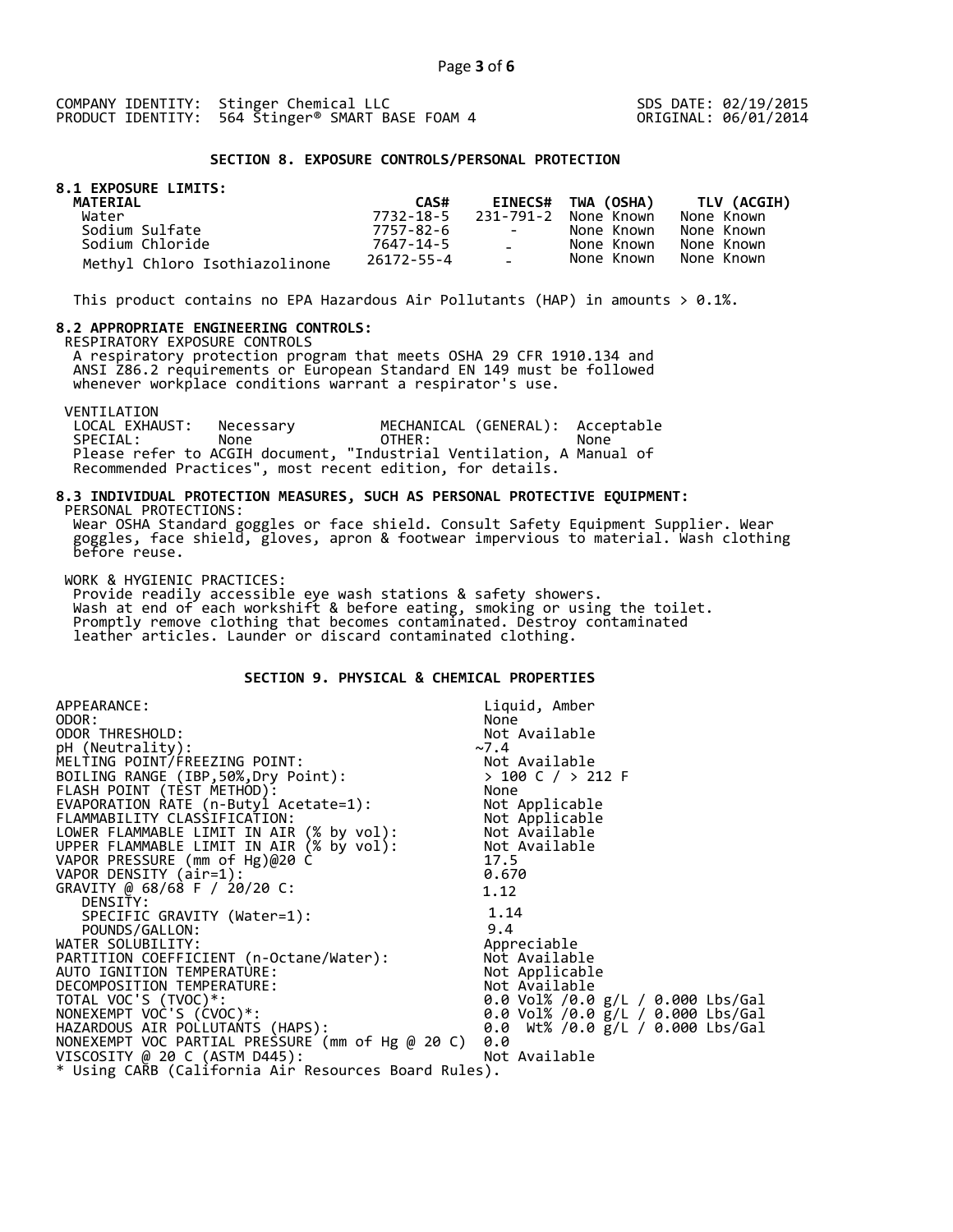SDS DATE: 02/19/2015 ORIGINAL: 06/01/2014

# **SECTION 10. STABILITY & REACTIVITY**

10.1 REACTIVITY & CHEMICAL STABILITY: Stable under normal conditions, no hazardous reactions when kept from incompatibles.

10.2 POSSIBILITY OF HAZARDOUS REACTIONS & CONDITIONS TO AVOID: Isolate from oxidizers, heat, & open flame.

10.3 INCOMPATIBLE MATERIALS: Reacts violently with strong oxidants, causing fire & explosion hazard.

10.4 HAZARDOUS DECOMPOSITION PRODUCTS: Carbon Oxides, Sulfur Oxide, Sodium Oxide & Hydroxide from burning.

10.5 HAZARDOUS POLYMERIZATION: Will not occur.

## **SECTION 11. TOXICOLOGICAL INFORMATION**

# **11.1 ACUTE HAZARDS**

 11.11 EYE & SKIN CONTACT: Acute overexposure can cause irritation to skin. Acute overexposure can cause irritation to eyes.

11.12 INHALATION:

 11.13 SWALLOWING: Swallowing can cause abdominal irritation, nausea, vomiting & diarrhea.

#### **11.2 SUBCHRONIC HAZARDS/CONDITIONS AGGRAVATED**

 MEDICAL CONDITIONS AGGRAVATED BY EXPOSURE: Pre-existing disorders of any target organs mentioned in this Document can be aggravated by over-exposure by routes of entry to components of this product. Persons with these disorders should avoid use of this product.

#### **11.3 CHRONIC HAZARDS**

 11.31 CANCER, REPRODUCTIVE & OTHER CHRONIC HAZARDS: This product has no carcinogens listed by IARC, NTP, NIOSH, OSHA or ACGIH, as of this date, greater or equal to 0.1%.

11.32 TARGET ORGANS: May cause damage to target organs, based on animal data.

11.33 IRRITANCY: Irritating to contaminated tissue.

11.34 SENSITIZATION: No component is known as a sensitizer.

11.35 MUTAGENICITY: No known reports of mutagenic effects in humans.

11.36 EMBRYOTOXICITY: No known reports of embryotoxic effects in humans.

11.37 TERATOGENICITY: No known reports of teratogenic effects in humans.

11.38 REPRODUCTIVE TOXICITY: No known reports of reproductive effects in humans.

 A MUTAGEN is a chemical which causes permanent changes to genetic material (DNA) such that the changes will propagate across generational lines. An EMBRYOTOXIN is a chemical which causes damage to a developing embryo (such as: within the first 8 weeks of pregnancy in humans), but the damage does not propagate across generational lines. A TERATOGEN is a chemical which causes damage to a developing fetus, but the damage does not propagate across generational lines. A REPRODUCTIVE TOXIN is any substance which interferes in any way with the reproductive process.

# **11.4 MAMMALIAN TOXICITY INFORMATION**

No mammalian information is available on this product.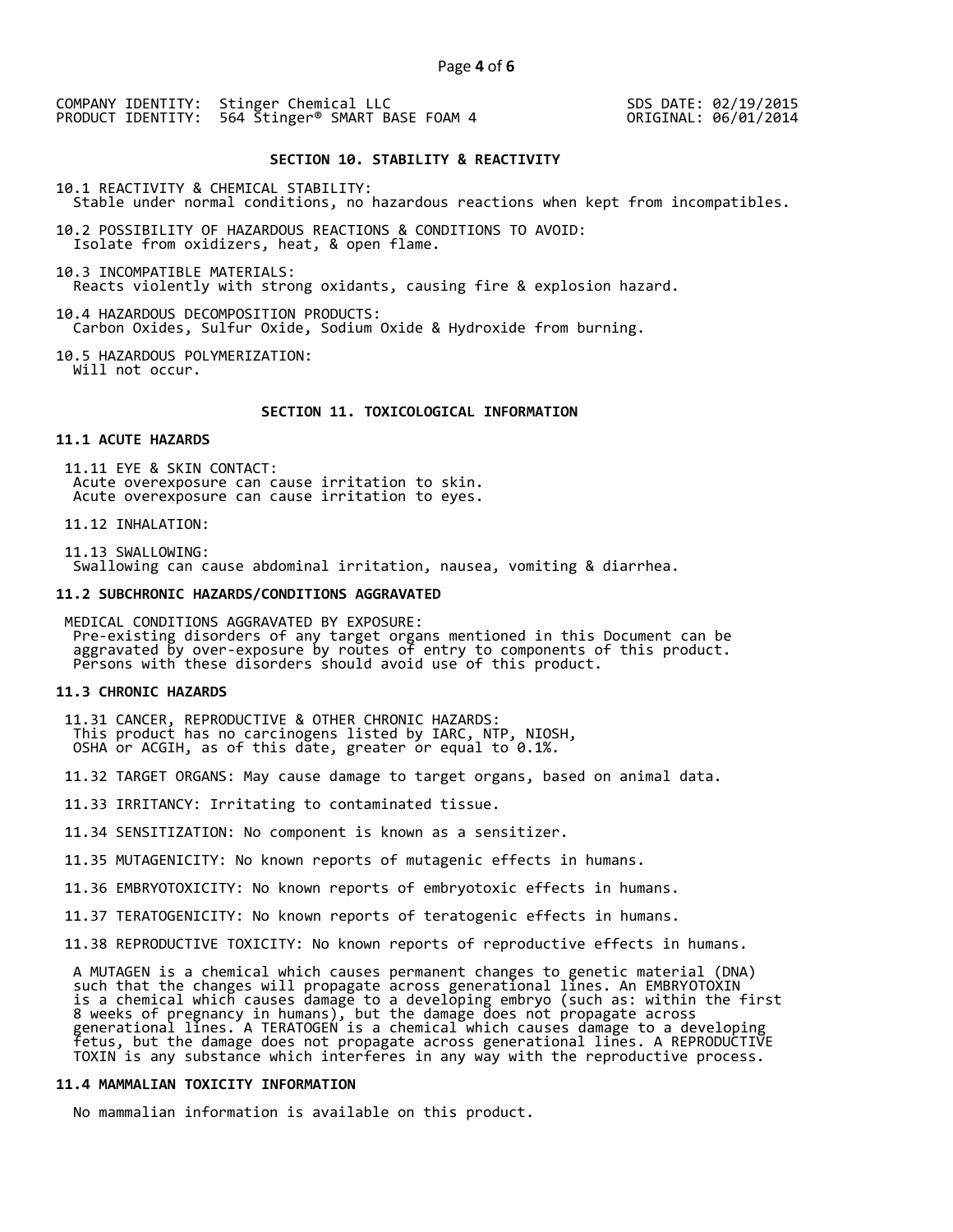SDS DATE: 02/19/2015 ORIGINAL: 06/01/2014

#### **SECTION 12. ECOLOGICAL INFORMATION**

**12.1 ALL WORK PRACTICES MUST BE AIMED AT ELIMINATING ENVIRONMENTAL CONTAMINATION.** 

12.2 EFFECT OF MATERIAL ON PLANTS AND ANIMALS: This product may be harmful or fatal to plant and animal life if released into the environment. Refer to Section 11 (Toxicological Information) for further data on the effects of this product's components on test animals.

12.3 EFFECT OF MATERIAL ON AQUATIC LIFE: No aquatic environmental information is available on this product.

12.4 MOBILITY IN SOIL Mobility of this material has not been determined.

12.5 DEGRADABILITY This product is completely biodegradable.

12.6 ACCUMULATION Bioaccumulation of this product has not been determined.

# **SECTION 13. DISPOSAL CONSIDERATIONS**

Processing, use or contamination may change the waste disposal requirements. Do not dispose of on land, in surface waters, or in storm drains. Waste should be recycled or disposed of in accordance with regulations. Large amounts should be collected for reuse or consigned to licensed waste haulers for disposal. **ALL DISPOSAL MUST BE IN ACCORDANCE WITH ALL FEDERAL, STATE, PROVINCIAL, AND LOCAL REGULATIONS. IF IN DOUBT, CONTACT PROPER AGENCIES.** 

## **SECTION 14. TRANSPORT INFORMATION**

MARINE POLLUTANT: No DOT/TDG SHIP NAME: Not Regulated DRUM LABEL:<br>IATA / ICAO: IATA / ICAO: Not Regulated<br>IMO / IMDG: Not Regulated Not Regulated EMERGENCY RESPONSE GUIDEBOOK NUMBER: None

# **SECTION 15. REGULATORY INFORMATION**

**15.1 EPA REGULATION: SARA SECTION 311/312 HAZARDS: None Known** 

All components of this product are on the TSCA list. SARA Title III Section 313 Supplier Notification This product contains the indicated <\*> toxic chemicals subject to the reporting requirements of Section 313 of the Emergency Planning & Community Right-To-Know Act of 1986 & of 40 CFR 372. This information must be included in all MSDSs that are copied and distributed for this material.

#### **15.2 STATE REGULATIONS:**

 CALIFORNIA SAFE DRINKING WATER & TOXIC ENFORCEMENT ACT (PROPOSITION 65): This product contains no chemicals known to the State of California to cause cancer or reproductive toxicity.

#### **15.3 INTERNATIONAL REGULATIONS**

 The identified components of this product are listed on the chemical inventories of the following countries: Australia (AICS), Canada (DSL or NDSL), China (IECSC), Europe (EINECS, ELINCS), Japan (METI/CSCL, MHLW/ISHL), South Korea (KECI), New Zealand (NZIoC), Philippines (PICCS), Switzerland (SWISS), Taiwan (NECSI), USA (TSCA).

**15.4 CANADA: WORKPLACE HAZARDOUS MATERIALS INFORMATION SYSTEM (WHMIS)**  D2B: Irritating to skin / eyes.

 This product was classified using the hazard criteria of the Controlled Products Regulations (CPR). This Document contains all information required by the CPR.